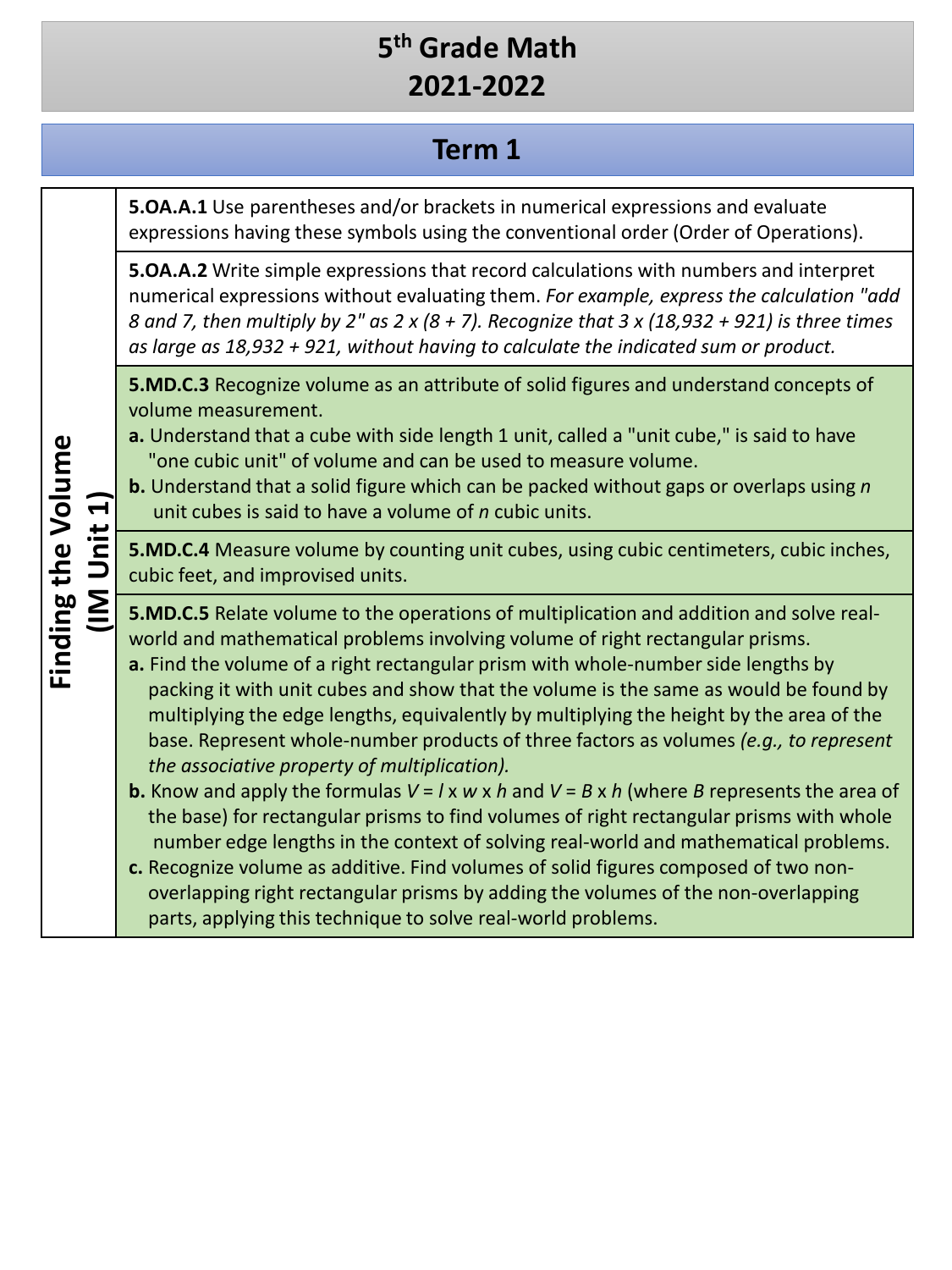#### **Term 1**

**5.OA.A.2** Write simple expressions that record calculations with numbers and interpret numerical expressions without evaluating them. *For example, express the calculation "add 8 and 7, then multiply by 2" as 2 x (8 + 7). Recognize that 3 x (18,932 + 921) is three times as large as 18,932 + 921, without having to calculate the indicated sum or product.*

**5.NF.B.3** Interpret a fraction as division of the numerator by the denominator  $(\frac{a}{b} = a \div \frac{a}{b})$ b). For example,  $\frac{3}{4}$  = 3 ÷ 4 so when 3 wholes are shared equally among 4 people, each *person has a share of size*  $\frac{3}{4}$ . Solve contextual problems involving division of whole numbers leading to answers in the form of fractions or mixed numbers by using visual fraction models or equations to represent the problem. *For example, if 8 people want to share 49 sheets of construction paper equally, how many sheets will each person receive? Between what two whole numbers does your answer lie?*

**5.NF.B.4** Apply and extend previous understandings of multiplication to multiply a fraction by a whole number or a fraction by a fraction.

- **a.** Interpret the product  $\frac{a}{b}$  x q as a x (q ÷ b) (partition the quantity q into b equal parts and then multiply by *a*). Interpret the product  $\frac{a}{b} \times q$  as  $(a \times q) \div b$  (multiply *a* times the quantity *q* and then partition the product into *b* equal parts). *For example, use a visual fraction model or write a story context to show that*  $\frac{2}{3}$  x 6 can be interpreted as 2 x (6 ÷ 3) or (2 x 6) ÷ 3. Do the same with  $\frac{2}{3} \times \frac{4}{5} = \frac{8}{15}$ . (In general,  $\frac{a}{b} \times \frac{c}{d} = \frac{ac}{bd}$ .)
- **b.** Find the area of a rectangle with fractional side lengths by tiling it with unit squares of the appropriate unit fraction side lengths, and show that the area is the same as would be found by multiplying the side lengths. Multiply fractional side lengths to find areas of rectangles and represent fraction products as rectangular areas.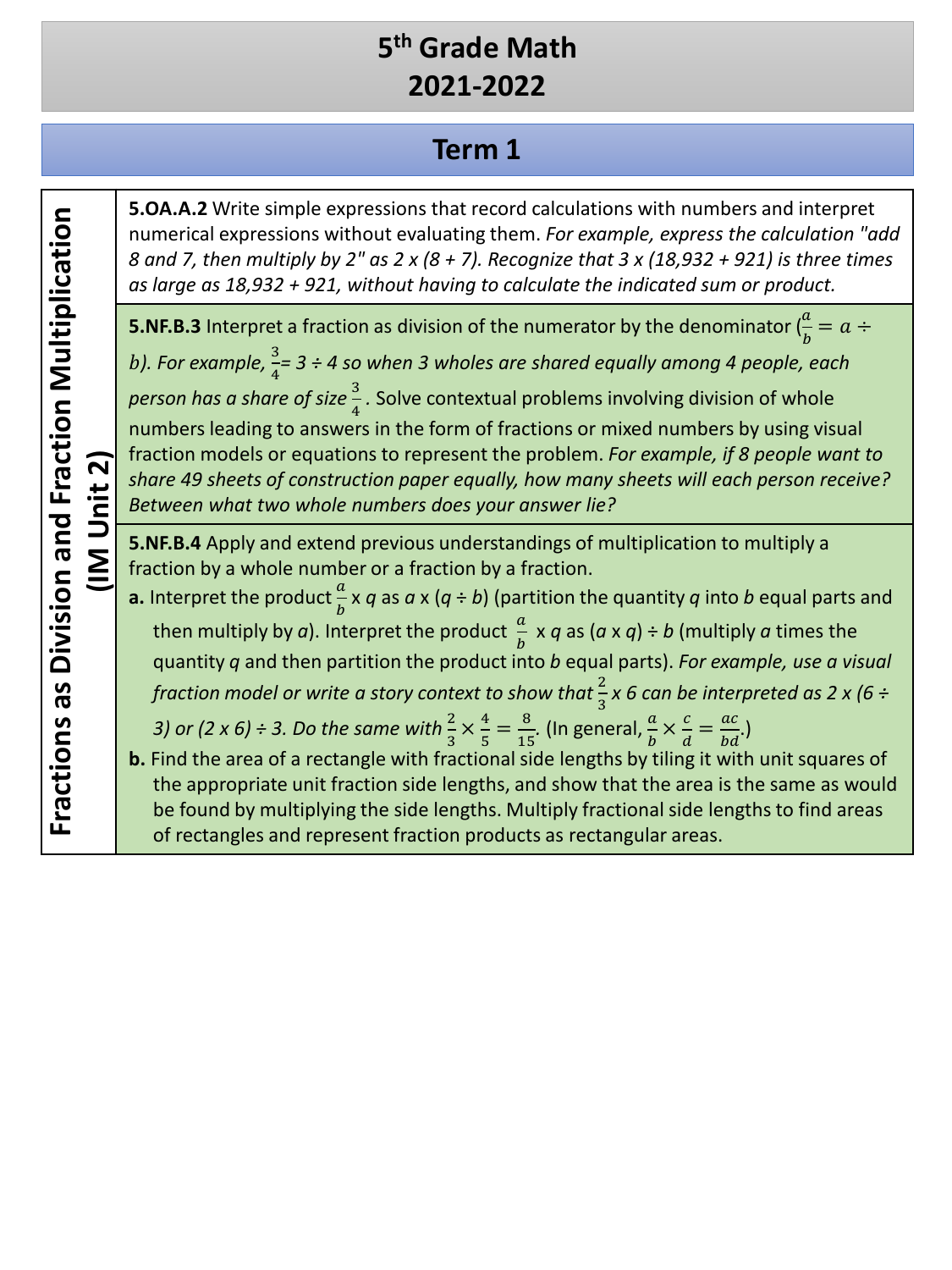## **Term 1**

| $\overline{3}$<br>Unit<br>$rac{2}{\pi}$ | 5. NF. B. 4 Apply and extend previous understandings of multiplication to multiply a<br>fraction by a whole number or a fraction by a fraction.<br><b>a.</b> Interpret the product $\frac{a}{b} \times q$ as $a \times (q \div b)$ (partition the quantity q into b equal parts and<br>then multiply by a). Interpret the product $\frac{a}{b} \times q$ as $(a \times q) \div b$ (multiply a times the<br>quantity q and then partition the product into b equal parts). For example, use a visual<br>fraction model or write a story context to show that $\frac{2}{3}x$ 6 can be interpreted as 2 x (6 ÷<br>3) or (2 x 6) ÷ 3. Do the same with $\frac{2}{3} \times \frac{4}{5} = \frac{8}{15}$ . (In general, $\frac{a}{b} \times \frac{c}{d} = \frac{ac}{bd}$ .)<br>b. Find the area of a rectangle with fractional side lengths by tiling it with unit squares of<br>the appropriate unit fraction side lengths, and show that the area is the same as would<br>be found by multiplying the side lengths. Multiply fractional side lengths to find areas<br>of rectangles and represent fraction products as rectangular areas. |  |  |
|-----------------------------------------|---------------------------------------------------------------------------------------------------------------------------------------------------------------------------------------------------------------------------------------------------------------------------------------------------------------------------------------------------------------------------------------------------------------------------------------------------------------------------------------------------------------------------------------------------------------------------------------------------------------------------------------------------------------------------------------------------------------------------------------------------------------------------------------------------------------------------------------------------------------------------------------------------------------------------------------------------------------------------------------------------------------------------------------------------------------------------------------------------------------------------------------|--|--|
|                                         | <b>5.NF.B.6</b> Solve real-world problems involving multiplication of fractions and mixed<br>numbers by using visual fraction models or equations to represent the problem.                                                                                                                                                                                                                                                                                                                                                                                                                                                                                                                                                                                                                                                                                                                                                                                                                                                                                                                                                           |  |  |
|                                         | 5.NF.B.7 Apply and extend previous understandings of division to divide unit fractions by<br>whole numbers and whole numbers by unit fractions.<br>a. Interpret division of a unit fraction by a non-zero whole number and compute such<br>quotients. For example, use visual models and the relationship between multiplication<br>and division to explain that $\frac{1}{3} \div 4 = 1/12$ because $\frac{1}{12}$ x 4 = 1/3.<br>b. Interpret division of a whole number by a unit fraction and compute such quotients.<br>For example, use visual models and the relationship between multiplication and division<br>to explain that $4 \div \frac{1}{5} = 20$ because 20 x $\frac{1}{5} = 4$ .<br>c. Solve real-world problems involving division of unit fractions by non-zero whole<br>numbers and division of whole numbers by unit fractions by using visual fraction                                                                                                                                                                                                                                                          |  |  |
|                                         | models and equations to represent the problem. For example, how much chocolate will<br>each person get if 3 people share $\frac{1}{2}$ lb of chocolate equally? How many $\frac{1}{3}$ cup servings<br>are in 2 cups of raisins?                                                                                                                                                                                                                                                                                                                                                                                                                                                                                                                                                                                                                                                                                                                                                                                                                                                                                                      |  |  |

Fraction Multiplication and Division **Fraction Multiplication and Division**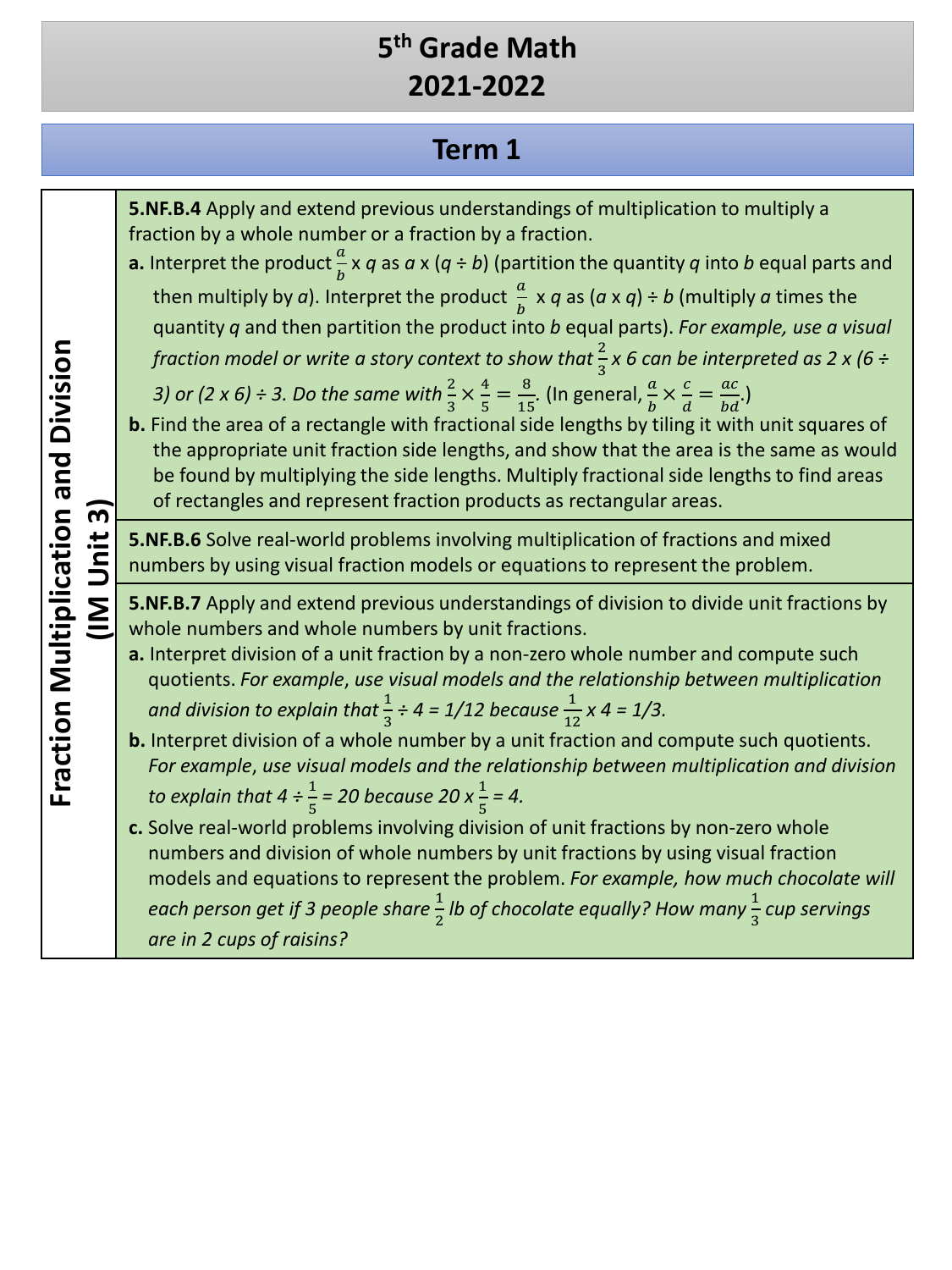## **Term 2**

| $\overline{3}$<br>Unit<br>$\sum_{i=1}^{n}$ | <b>5.NF.B.4</b> Apply and extend previous understandings of multiplication to multiply a<br>fraction by a whole number or a fraction by a fraction.<br><b>a.</b> Interpret the product $\frac{a}{b}$ x q as a x (q ÷ b) (partition the quantity q into b equal parts and<br>then multiply by a). Interpret the product $\frac{a}{b} \times q$ as $(a \times q) \div b$ (multiply a times the<br>quantity q and then partition the product into b equal parts). For example, use a visual<br>fraction model or write a story context to show that $\frac{2}{3}x$ 6 can be interpreted as 2 x (6 ÷<br>3) or (2 x 6) ÷ 3. Do the same with $\frac{2}{3} \times \frac{4}{5} = \frac{8}{15}$ . (In general, $\frac{a}{b} \times \frac{c}{d} = \frac{ac}{bd}$ .)<br>b. Find the area of a rectangle with fractional side lengths by tiling it with unit squares of<br>the appropriate unit fraction side lengths, and show that the area is the same as would<br>be found by multiplying the side lengths. Multiply fractional side lengths to find areas<br>of rectangles and represent fraction products as rectangular areas. |
|--------------------------------------------|----------------------------------------------------------------------------------------------------------------------------------------------------------------------------------------------------------------------------------------------------------------------------------------------------------------------------------------------------------------------------------------------------------------------------------------------------------------------------------------------------------------------------------------------------------------------------------------------------------------------------------------------------------------------------------------------------------------------------------------------------------------------------------------------------------------------------------------------------------------------------------------------------------------------------------------------------------------------------------------------------------------------------------------------------------------------------------------------------------------------------|
|                                            | 5.NF.B.6 Solve real-world problems involving multiplication of fractions and mixed<br>numbers by using visual fraction models or equations to represent the problem.                                                                                                                                                                                                                                                                                                                                                                                                                                                                                                                                                                                                                                                                                                                                                                                                                                                                                                                                                       |
|                                            | 5.NF.B.7 Apply and extend previous understandings of division to divide unit fractions by<br>whole numbers and whole numbers by unit fractions.<br>a. Interpret division of a unit fraction by a non-zero whole number and compute such<br>quotients. For example, use visual models and the relationship between multiplication<br>and division to explain that $\frac{1}{3} \div 4 = 1/12$ because $\frac{1}{12}$ x 4 = 1/3.                                                                                                                                                                                                                                                                                                                                                                                                                                                                                                                                                                                                                                                                                             |
|                                            | b. Interpret division of a whole number by a unit fraction and compute such quotients.<br>For example, use visual models and the relationship between multiplication and division<br>to explain that $4 \div \frac{1}{5} = 20$ because 20 x $\frac{1}{5} = 4$ .                                                                                                                                                                                                                                                                                                                                                                                                                                                                                                                                                                                                                                                                                                                                                                                                                                                            |
|                                            | c. Solve real-world problems involving division of unit fractions by non-zero whole<br>numbers and division of whole numbers by unit fractions by using visual fraction<br>models and equations to represent the problem. For example, how much chocolate will                                                                                                                                                                                                                                                                                                                                                                                                                                                                                                                                                                                                                                                                                                                                                                                                                                                             |
|                                            | each person get if 3 people share $\frac{1}{2}$ lb of chocolate equally? How many $\frac{1}{3}$ cup servings<br>are in 2 cups of raisins?                                                                                                                                                                                                                                                                                                                                                                                                                                                                                                                                                                                                                                                                                                                                                                                                                                                                                                                                                                                  |

Fraction Multiplication and Division cont. **Fraction Multiplication and Division cont.**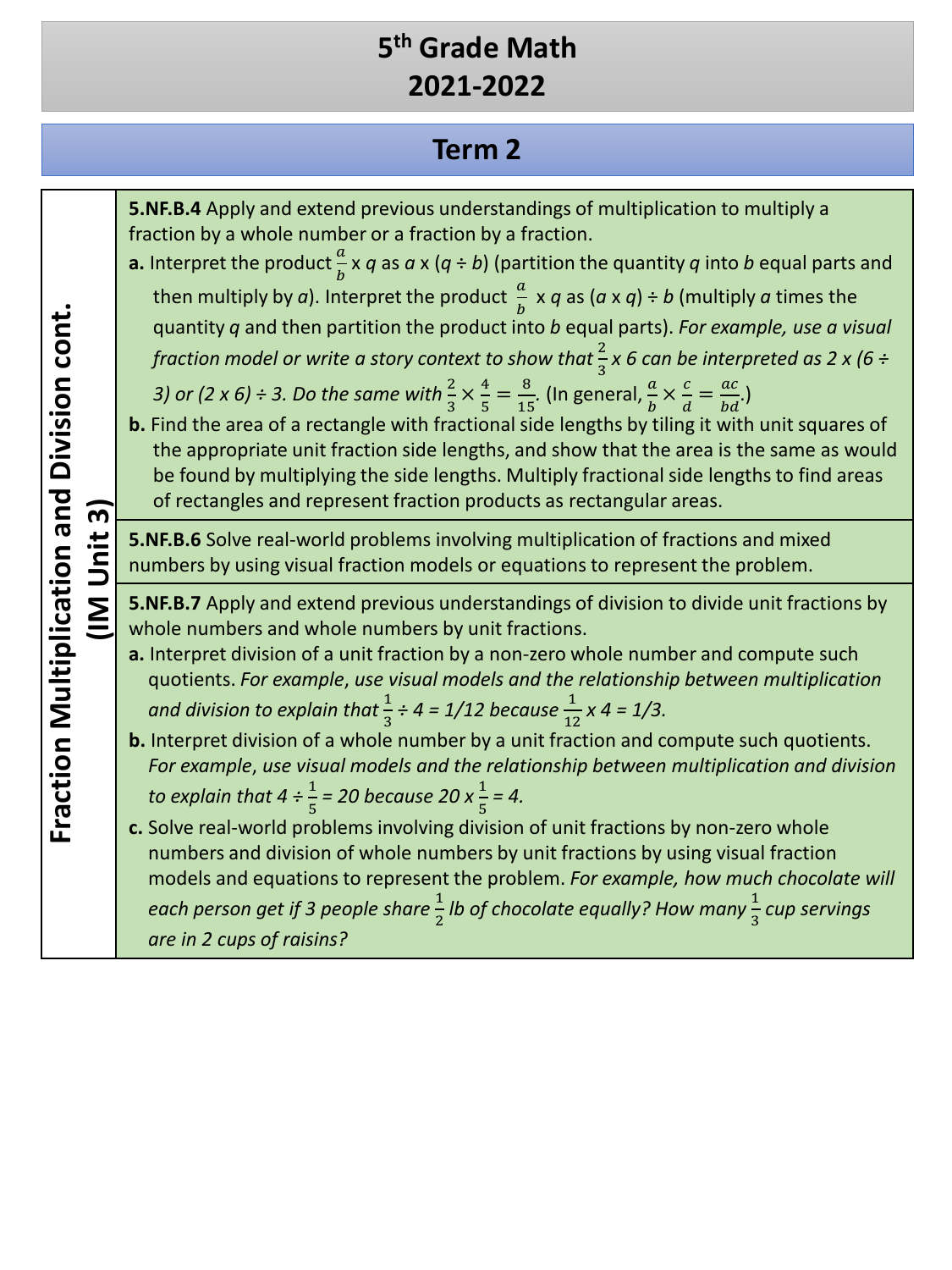#### **Term 2**

**Wrapping Up Multiplication and Division**  Wrapping Up Multiplication and Division **5.OA.A.2** Write simple expressions that record calculations with numbers and interpret with Multi-Digit Numbers (IM Unit 4) **with Multi-Digit Numbers (IM Unit 4)** numerical expressions without evaluating them. *For example, express the calculation "add 8 and 7, then multiply by 2" as 2 x (8 + 7). Recognize that 3 x (18,932 + 921) is three times as large as 18,932 + 921, without having to calculate the indicated sum or product.* **5.NBT.A.1** Recognize that in a multi-digit number, a digit in one place represents 10 times as much as it represents in the place to its right and 1/10 of what it represents in the place to its left. **5.NBT.B.5** Fluently multiply multi-digit whole numbers (up to three-digit by four-digit factors) using appropriate strategies and algorithms. models. *number 0, generate terms in the resulting sequences.* Shapes on the Coordinate Plane **Shapes on the Coordinate Plane** *the other sequence.* graph the ordered pairs on a coordinate plane. **(IM Unit 7)** (IM Unit 7) coordinate). of the situation.

**5.NBT.B.6** Find whole-number quotients and remainders of whole numbers with up to four-digit dividends and two-digit divisors, using strategies based on place value, the properties of operations, and/or the relationship between multiplication and division.

Illustrate and explain the calculation by using equations, rectangular arrays, and/or area

**5.OA.B.3** Generate two numerical patterns using two given rules. *For example, given the rule "Add 3" and the starting number 0, and given the rule "Add 6" and the starting* 

- **a.** Identify relationships between corresponding terms in two numerical patterns. *For example, observe that the terms in one sequence are twice the corresponding terms in*
- **b.** Form ordered pairs consisting of corresponding terms from two numerical patterns and

**5.G.A.1** Graph ordered pairs and label points using the first quadrant of the coordinate plane. Understand in the ordered pair that the first number indicates the horizontal distance traveled along the x-axis from the origin and the second number indicates the vertical distance traveled along the y-axis, with the convention that the names of the two axes and the coordinates correspond (e.g., x-axis and x-coordinate, y-axis and y-

**5.G.A.2** Represent real-world and mathematical problems by graphing points in the first quadrant of the coordinate plane and interpret coordinate values of points in the context

**5.G.B.3** Classify two-dimensional figures in a hierarchy based on properties. Understand that attributes belonging to a category of two-dimensional figures also belong to all subcategories of that category. *For example, all rectangles have four right angles and squares are rectangles, so all squares have four right angles.*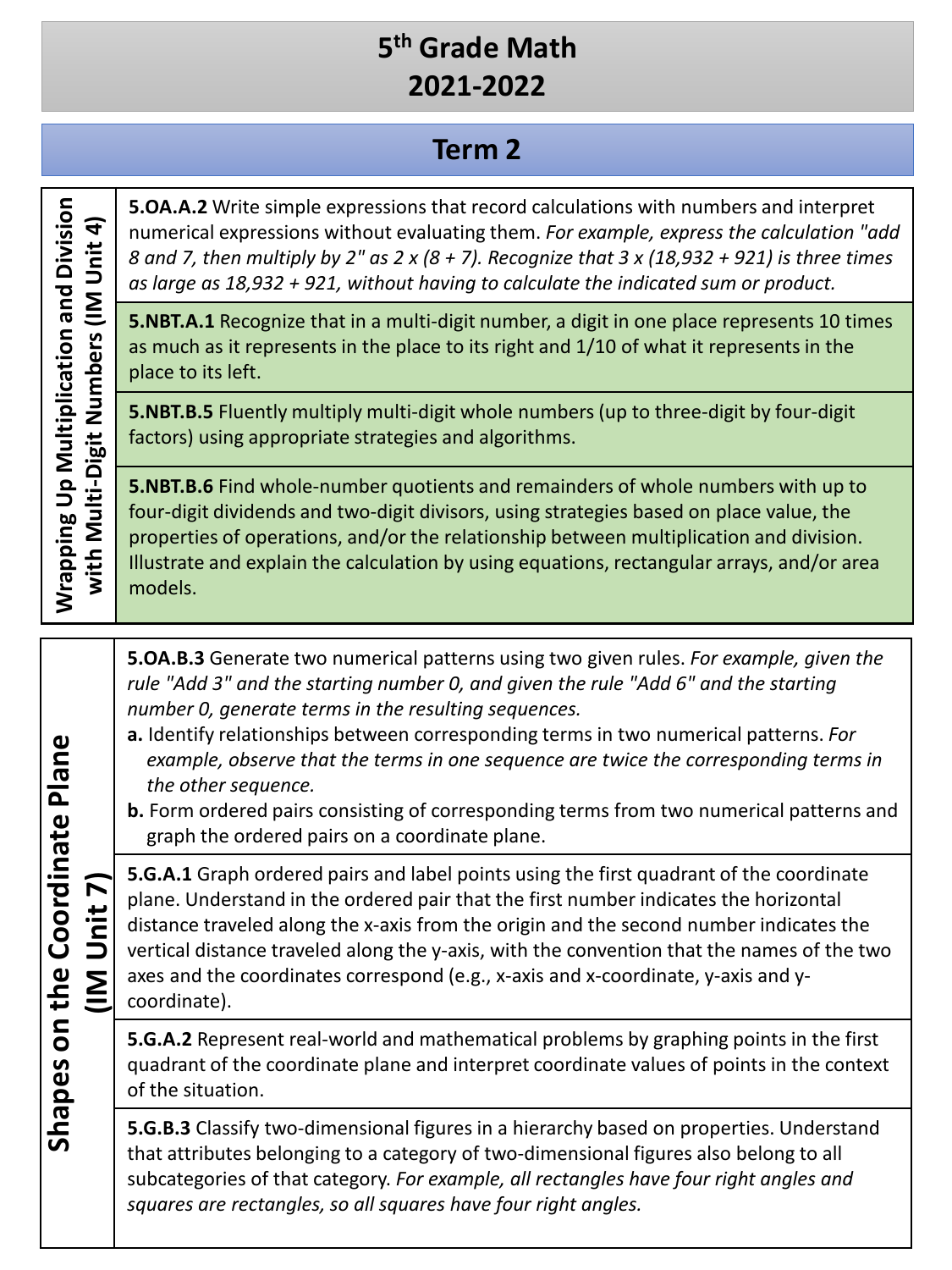#### **Term 3**

**5.OA.A.1** Use parentheses and/or brackets in numerical expressions and evaluate expressions having these symbols using the conventional order (Order of Operations).

**5.OA.A.2** Write simple expressions that record calculations with numbers and interpret numerical expressions without evaluating them. *For example, express the calculation "add 8 and 7, then multiply by 2" as 2 x (8 + 7). Recognize that 3 x (18,932 + 921) is three times as large as 18,932 + 921, without having to calculate the indicated sum or product.*

**5.NBT.A.1** Recognize that in a multi-digit number, a digit in one place represents 10 times as much as it represents in the place to its right and 1/10 of what it represents in the place to its left.

**5.NBT.A.2** Explain patterns in the number of zeros of the product when multiplying a number by powers of 10, and explain patterns in the placement of the decimal point when a decimal is multiplied or divided by a power of 10. Use whole-number exponents to denote powers of 10.

**5.NBT.A.3** Read and write decimals to thousandths using standard form, word form, and expanded form (e.g., the expanded form of 347.392 is written as  $3 \times 100 + 4 \times 10 + 7 \times 1 +$ 3 x (1/10) + 9 x (1/100) + 2 x (1/1000))*.* Compare two decimals to thousandths based on meanings of the digits in each place and use the symbols >, =, and < to show the relationship.

**5.NBT.A.4** Round decimals to the nearest hundredth, tenth, or whole number using understanding of place value.

**5.NBT.B.7** Add, subtract, multiply, and divide decimals to hundredths, using concrete models or drawings and strategies based on place value, properties of operations, and/or the relationship between operations; assess the reasonableness of answers using estimation strategies. (Limit division problems so that either the dividend or the divisor is a whole number.)

**Place Value Patterns and Decimal Operations Place Value Patterns and Decimal Operations (IM Unit 5)** <u>์ท</u> Unit  $\overline{\underline{\Sigma}}$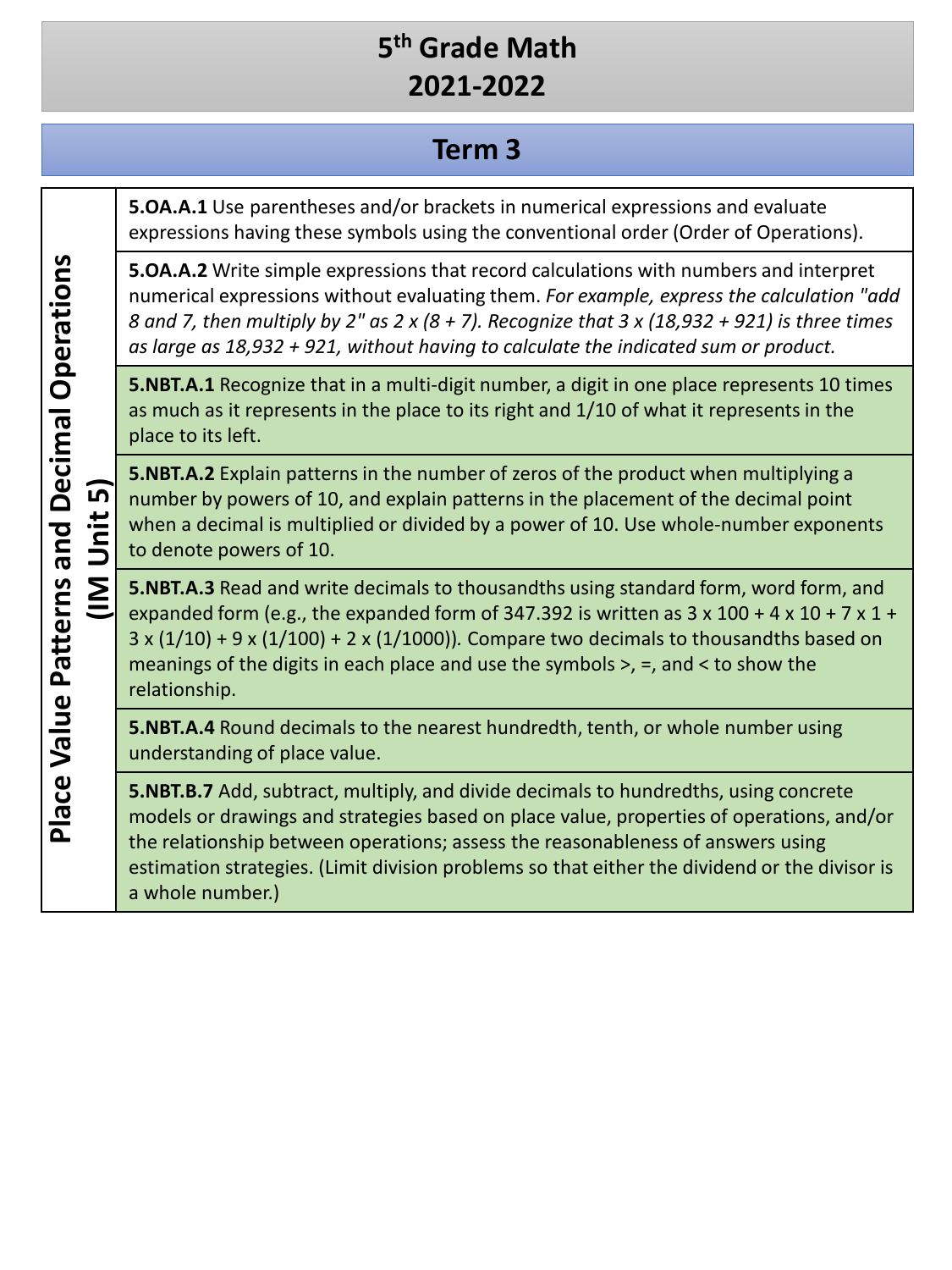#### **Term 3**

**5.MD.A.1** Convert customary and metric measurement units within a single system by expressing measurements of a larger unit in terms of a smaller unit. Use these conversions to solve multi-step real-world problems involving distances, intervals of time, liquid volumes, masses of objects, and money (including problems involving simple fractions or decimals). *For example, 3.6 liters and 4.1 liters can be combined as 7.7 liters or 7700 milliliters*

**5.MD.B.2** Make a line plot to display a data set of measurements in fractions of a unit (1/2, 1/4, 1/8). Use operations on fractions for this grade to solve problems involving information presented in line plots. *For example, given different measurements of liquid in identical beakers, find the amount of liquid each beaker would contain if the total amount in all the beakers were redistributed equally.*

#### **5.NBT.A.1-See Description Above**

#### **5.NBT.A.2-See Description Above**

**5.NF.A.1** Add and subtract fractions with unlike denominators (including mixed numbers) by replacing given fractions with equivalent fractions in such a way as to produce an equivalent sum or difference of fractions with like denominators. *For example*,  $\frac{2}{3} + \frac{5}{4} =$ 

8  $\frac{8}{12} + \frac{15}{12} = \frac{23}{12}.$ 

**5.NF.A.2** Solve contextual problems involving addition and subtraction of fractions referring to the same whole, including cases of unlike denominators. Use benchmark fractions and number sense of fractions to estimate mentally and assess the

reasonableness of answers. *For example, recognize an incorrect result*  $\frac{2}{5} + \frac{1}{2} = \frac{3}{7}$ , by

*observing that*  $\frac{3}{7} < \frac{1}{2}$ .

#### **5.NF.B.4 – See Description above**

**5.NF.B.5** Interpret multiplication as scaling (resizing).

**a.** Compare the size of a product to the size of one factor on the basis of the size of the other factor, without performing the indicated multiplication. *For example, know if the product will be greater than, less than, or equal to the factors*.

**b.** Explain why multiplying a given number by a fraction greater than 1 results in a product greater than the given number (recognizing multiplication by whole numbers greater than 1 as a familiar case); explain why multiplying a given number by a fraction less than 1 results in a product less than the given number; and relate the principle of fraction Equivalence  $\frac{a}{b} = \frac{(a \times n)}{(b \times n)}$  to the effect of multiplying  $\frac{a}{b}$  by 1.